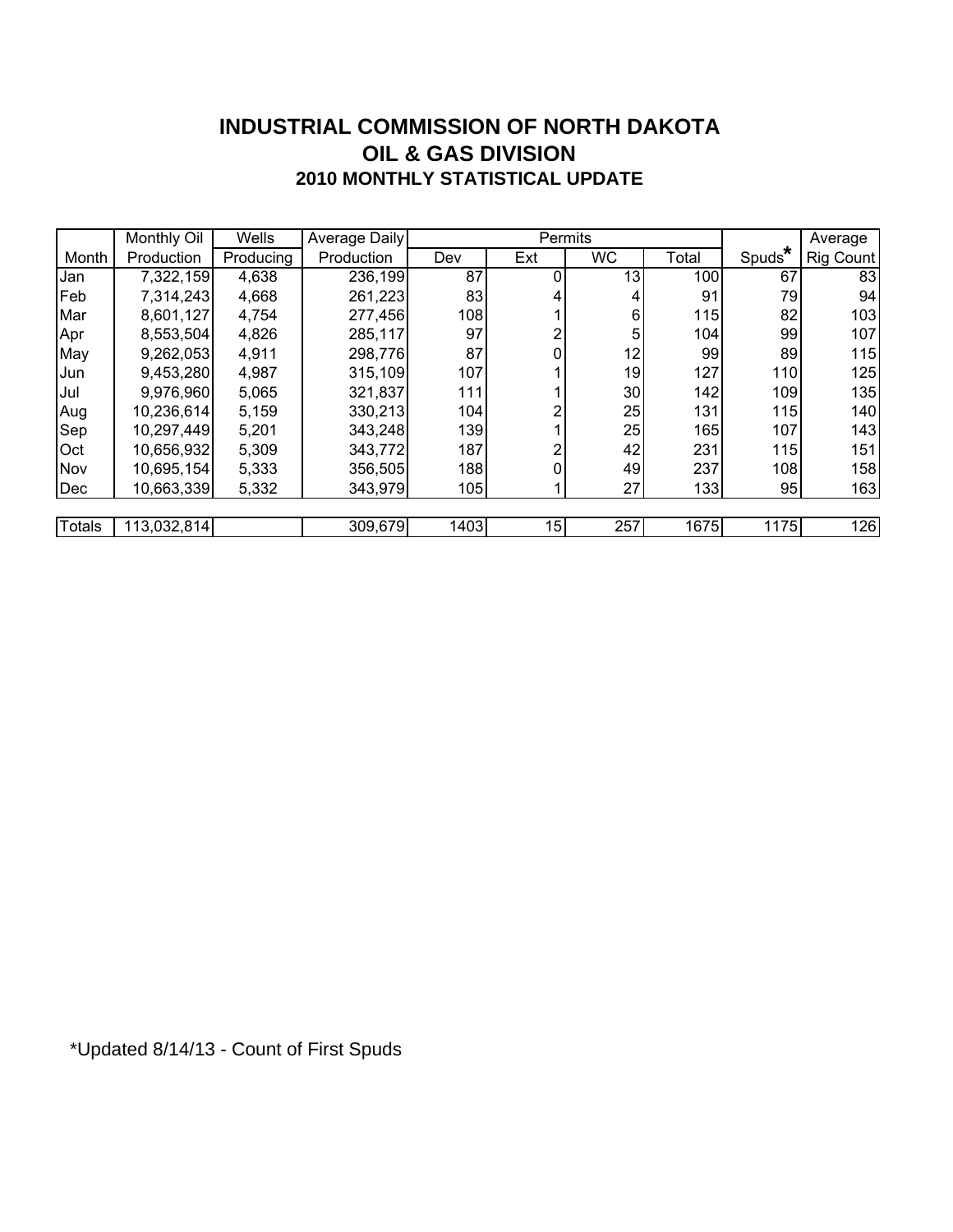## **STATE OF NORTH DAKOTA 2010 STATE-WIDE WELL COMPLETION STATISTICS**

|       | Total | Total      | Development |                | Wildcat |     | Extension |     |             | <b>Re-Entry</b> |     |       |
|-------|-------|------------|-------------|----------------|---------|-----|-----------|-----|-------------|-----------------|-----|-------|
| Month | Wells | Productive | Prod.       | Dry            | Prod.   | Dry | Prod.     | Dry | Recompleted | Prod.           | Dry | Other |
| Jan   | 36    | 34         | 27          |                | 5       |     |           |     |             | 0               |     | 0     |
| Feb   | 43    | 43         | 36          |                | 5       | 0   |           |     |             |                 | 0   |       |
| Mar   | 60    | 60         | 47          |                | 9       | 0   | ົ         |     |             | 0               | 0   |       |
| Apr   | 57    | 56         | 46          |                | 8       | 0   | ⌒         |     |             | 0               | 0   |       |
| May   | 92    | 92         | 71          |                | 18      | 0   | 3         |     |             | 0               | 0   | 0     |
| Jun   | 83    | 81         | 69          |                | 10      | 0   | ົ         | 0   |             | 0               |     | 0     |
| Jul   | 75    | 75         | 63          |                |         | በ   | 5         |     |             | 0               |     | 0     |
| Aug   | 99    | 96         | 84          | 0              | 10      | ⌒   |           |     |             | 0               |     | 0     |
| Sep   | 79    | 78         | 64          | ი              | 11      | 0   |           |     |             |                 | 0   | 0     |
| Oct   | 83    | 80         | 67          |                | 9       | 3   |           |     |             | 0               | 0   | 0     |
| Nov   | 87    | 87         | 76          |                | 10      | 0   | 0         |     |             | 0               | 0   | 0     |
| Dec   | 64    | 64         | 56          | 0.             | 6       | 0   |           |     |             |                 | ი   | 0     |
|       |       |            |             |                |         |     |           |     |             |                 |     |       |
| Total | 858   | 846        | 706         | 3 <sup>l</sup> | 108     | 6   | 23        |     | 6           | 3               |     | 0     |

### **2010 STATE-WIDE DRILLING FOOTAGE**

|       | Development |        | Wildcat          |        | Extension      |       | Re-Entry |       |               | Monthly    |
|-------|-------------|--------|------------------|--------|----------------|-------|----------|-------|---------------|------------|
| Month | Prod.       | Dry    | Prod.            | Dry    | Prod.          | Dry   | Prod.    | Dry   | <b>Others</b> | Footage    |
| Jan   | 533,730     | 18,621 | 95,213           | 2,170  | 15,640         |       |          |       |               | 665,374    |
| Feb   | 731,019     |        | 99,511           |        | 14,680         | 0     | 9,371    |       |               | 854,581    |
| Mar   | 860,790     |        | 154,260          |        | 28,179         |       |          |       |               | 1,043,229  |
| Apr   | 821,591     | 1,860  | 148,011          | 0      | 30,714         |       |          |       |               | 1,002,176  |
| May   | 1,255,296   |        | 299,633          |        | 46,969         |       | 0        |       |               | 1,601,898  |
| Jun   | 1,295,036   | 11,286 | 153,245          |        | 30,156         |       |          | 3,325 |               | 1,493,048  |
| Jul   | 1,163,904   | 0      | 122,245          | 0      | 75,778         |       |          |       |               | 1,361,927  |
| Aug   | 1,533,660   | 0      | 175,881          | 11,775 | 15,030         |       |          | 4,282 |               | 1,740,628  |
| Sep   | 1,255,229   | 0      | 224,315          |        | 14,710         | 4,820 | 12,403   |       |               | 1,511,477  |
| Oct   | 1,318,352   | 0      | 165,182          | 22,554 | 60,322         |       |          |       |               | 1,566,410  |
| Nov   | 1,436,216   |        | 188,754          |        |                |       |          |       |               | 1,624,970  |
| Dec   | 1,104,689   | 0      | 116,628          |        | 14,770         |       | 5,115    |       |               | 1,241,202  |
|       |             |        |                  |        |                |       |          |       |               |            |
| Total | 13,309,512  |        | 31,767 1,942,878 |        | 36,499 346,948 | 4,820 | 26,889   | 7,607 |               | 15,706,920 |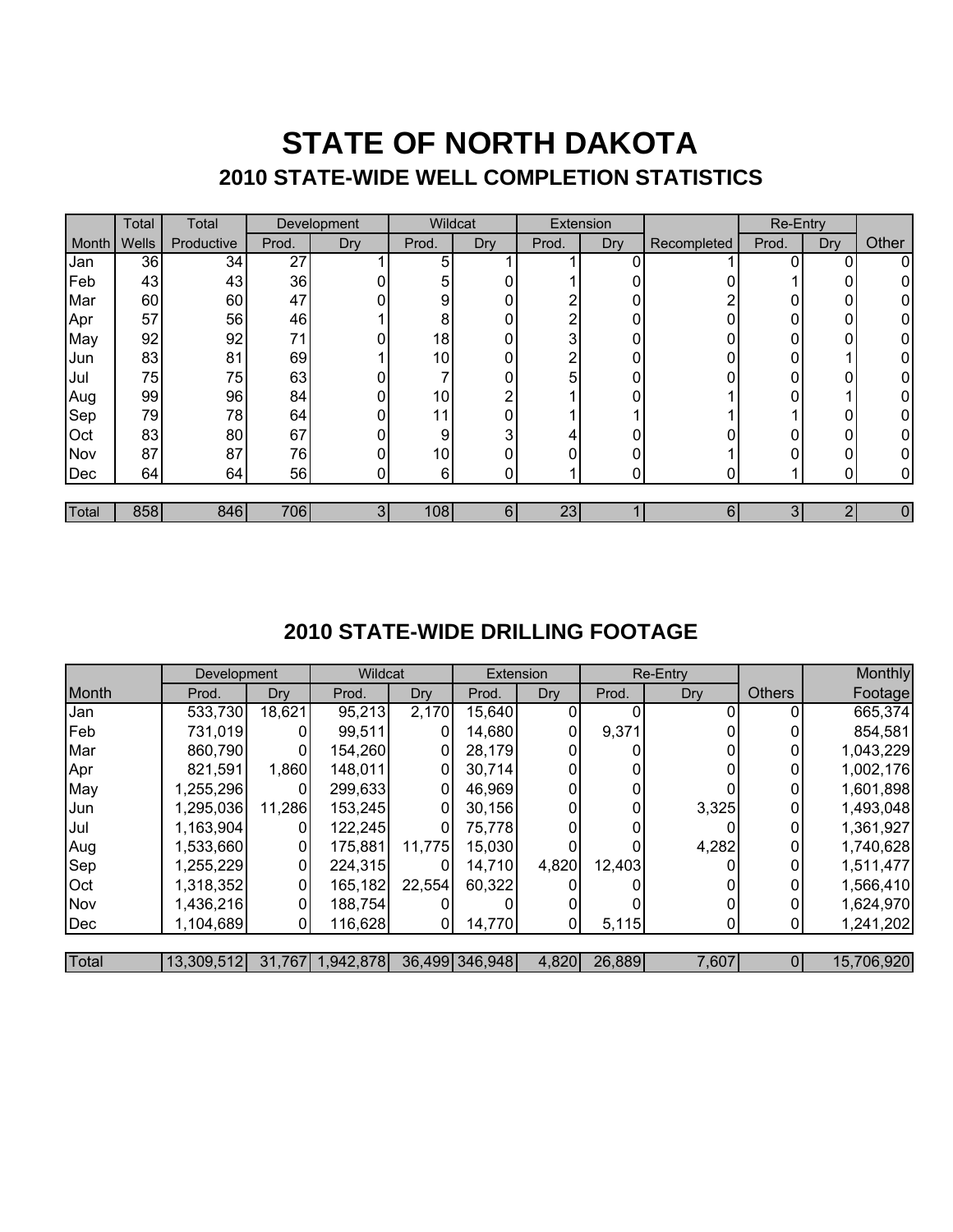### **STATE OF NORTH DAKOTA 2010 COUNTY COMPLETION STATISTICS**

|            | Total | Total      | Development |     | Wildcat |     | Extension |     |             | Re-Entry |            |       |
|------------|-------|------------|-------------|-----|---------|-----|-----------|-----|-------------|----------|------------|-------|
| Cnty       | Wells | Productive | Prod.       | Dry | Prod.   | Dry | Prod.     | Dry | Recompleted | Prod.    | <b>Dry</b> | Other |
| Bil        |       | 5          |             |     | 0       |     | $\Omega$  |     |             |          |            | 0     |
| <b>Bot</b> | 36    | 31         | 24          |     | 3       |     |           |     |             |          |            | 0     |
| <b>Bow</b> | 17    | 17         | 17          |     | 0       |     | 0         |     |             |          |            | 0     |
| <b>Bke</b> | 32    | 32         | 21          |     | 9       |     | ⌒         |     |             |          |            | 0     |
| Div        | 63    | 63         | 55          |     | 6       |     | 2         |     |             |          |            | 0     |
| Dun        | 132   | 131        | 110         |     | 16      |     | 5         |     |             |          |            | 0     |
| GV         | っ     |            |             |     | 0       |     |           |     |             |          |            | 0     |
| <b>McK</b> | 145   | 143        | 113         |     | 21      |     | 6         |     |             |          |            | 0     |
| Mcl        | 6     | 6          |             |     | 3       |     |           |     |             |          |            | 0     |
| Mou        | 293   | 293        | 262         |     | 23      | 0   | 8         |     |             |          |            | 0     |
| Ren        | 3     |            |             |     | 0       |     |           |     |             |          |            | 0     |
| Slp        |       |            |             |     | 0       |     |           |     |             |          |            | 0     |
| <b>Stk</b> |       |            |             |     | ົ       |     |           |     |             |          |            | 0     |
| Wrd        |       |            |             |     | 0       |     |           |     |             |          |            | 0     |
| Wil        | 116   | 116        | 91          |     | 25      |     |           |     |             |          |            | 0     |
| Total      | 858   | 846        | 706         | 3   | 108     | 6   | 23        |     | 6           | 3        | ⌒          | 0     |

#### **2010 COUNTY DRILLING FOOTAGE**

|            | Development |        | Wildcat   |        | Extension      |       | <b>Re-Entry</b> |       |                |            |
|------------|-------------|--------|-----------|--------|----------------|-------|-----------------|-------|----------------|------------|
| County     | Prod.       | Dry    | Prod.     | Dry    | Prod.          | Dry   | Prod.           | Dry   | <b>Others</b>  | Footage    |
| Bil        | 74,407      | 18,621 | 0         | 11,989 |                |       |                 |       | 0              | 105,017    |
| <b>Bot</b> | 190,347     |        | 14,912    | 9,790  |                | 4,820 | 9,371           | 7,607 |                | 236,847    |
| <b>Bow</b> | 240,280     |        |           |        |                |       |                 |       |                | 240,280    |
| <b>Bke</b> | 324,915     |        | 154,262   | 0      | 28,179         |       |                 |       |                | 507,356    |
| Div        | 964,549     |        | 118,413   |        | 29,465         |       |                 |       |                | 1,112,427  |
| Dun        | 2,251,513   |        | 316,752   | 2,170  | 76,275         |       |                 |       |                | 2,646,710  |
| GV         | 34,627      |        |           |        |                |       |                 |       |                | 34,627     |
| <b>McK</b> | 2,238,178   | 13,146 | 383,927   | 0      | 95,081         | 0     | 12,403          |       |                | 2,742,735  |
| Mcl        | 22,183      |        | 43,025    |        |                |       |                 |       |                | 65,208     |
| Mou        | 5,088,203   |        | 377,077   | 01     | 117,948        |       |                 |       |                | 5,583,228  |
| Ren        | 4,809       |        |           | 6,170  |                | 0     | 5,115           |       |                | 16,094     |
| Slp        | 15,327      |        |           |        |                |       |                 |       |                | 15,327     |
| <b>Stk</b> | 30,282      |        | 48,489    |        |                |       |                 |       |                | 78,771     |
| Wrd        |             |        |           | 6,380  |                |       |                 |       |                | 6,380      |
| Wil        | 1,829,892   |        | 486,021   |        |                |       |                 |       |                | 2,315,913  |
| Total      | 13,309,512  | 31,767 | 1,942,878 |        | 36,499 346,948 | 4,820 | 26,889          | 7,607 | $\overline{0}$ | 15,706,920 |